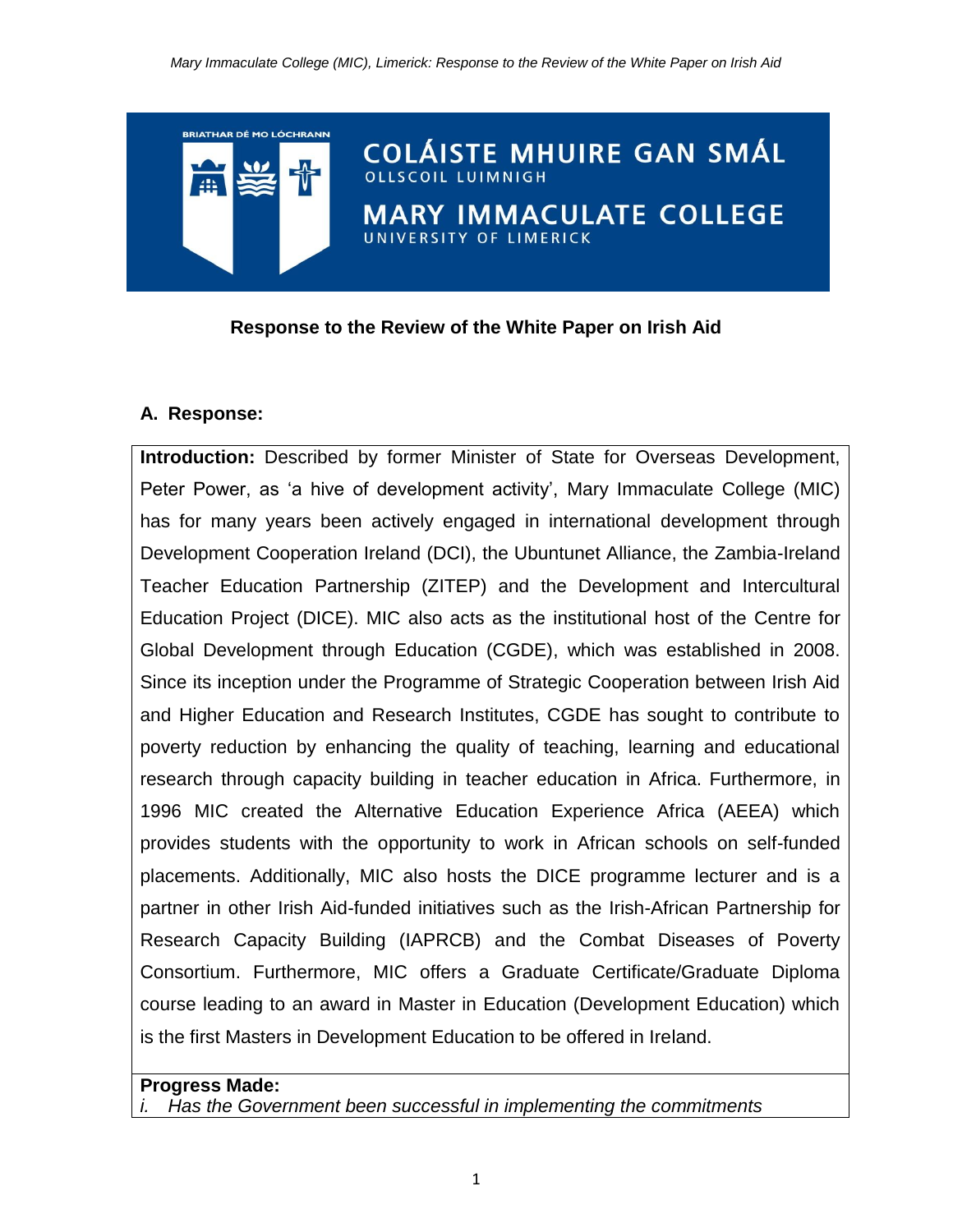# *contained in the White Paper on Irish Aid?*

The White Paper on Irish Aid (2006) outlined that the principal focus of the government's support for education in low-income developing countries , particularly in Irish Aid programme countries, will remain the provision of high-quality primary education, situated within comprehensive national education plans (Government of Ireland, 2006: 44). While great progress has been made since the turn of the century in advancing towards the second Millennium Development Goal of ensuring that all boys and girls complete primary school, grave problems remain in the attainment of such an aspiration. The progress that has been made in this arena must also be contextualised within several highly significant mitigating factors. For example, Tanzania's movement towards universal primary education has been partly predicated upon the government decision to abolish primary school tuition fees in 2002 and to make school enrolment compulsory for all children between 7 and 13 years of age. The consequent leap in enrolment levels, from 59 per cent in 2000 to an official figure of 95.4 per cent<sup>1</sup> ten years later, has led to attendant problems such as shortages of books, teachers and toilets, as well as overcrowded classrooms - a difficulty which is evidenced by the increase in the national pupil-teacher ratio from 41 to 1 in 2000, to 51 to 1 in 2010. Ultimately, in the rush to high enrolment levels prior to 2015, quality of education has been weakened thereby diminishing what has otherwise been a very impressive achievement. The tendency to, at least temporarily, trade off quality of education for high enrolment levels is also manifest in other Irish Aid programme countries that have made attendance compulsory for primary school pupils, such as Lesotho and Uganda. Therefore, while great progress has been made in regard to primary school enrolment levels, such figures obscure deep problems with regard to the provision of quality education in many low-income countries and much remains to be achieved in this critical area of development.

### **Changing context:**

*ii. What are the implications of the changes in the global and domestic context for the Government's aid programme in the future and how will these affect current* 

 $\overline{\phantom{a}}$ 1 Joseph Kisanji, director of the Tanzania Education Network (2009) has put the true figure of primary school enrolment at 77 per cent.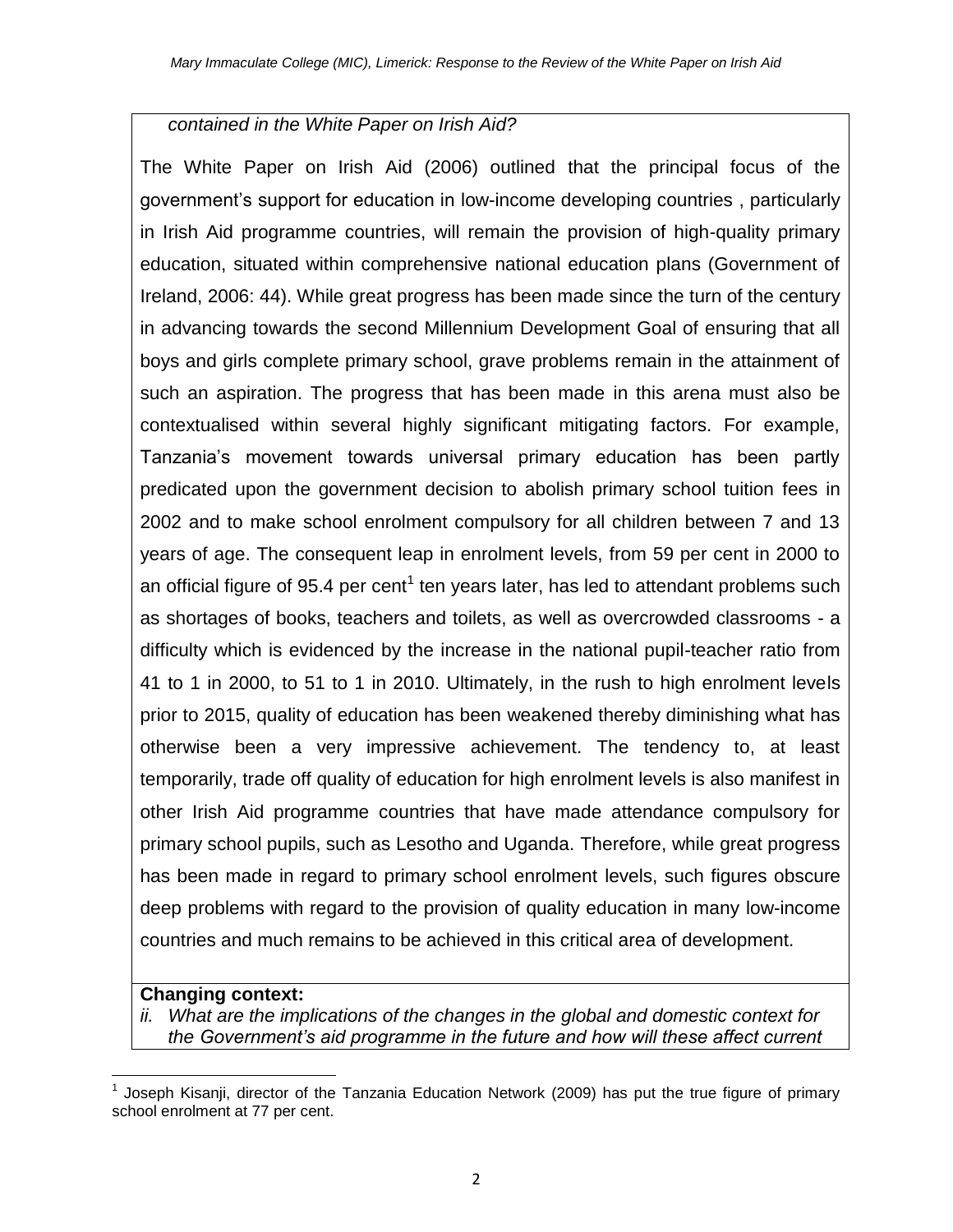# *priorities?*

The former US president, Richard Nixon, once stated that 'there are no votes in aid'. While public support for Ireland's programme of overseas development assistance (ODA) remains high (according to various MRBI polls conducted since the onset of the financial crisis), cutting the aid programme is unlikely to lose any governing party a large tranche of sectional and/or influential voters. Nixon's maxim has recently manifested itself in the swingeing cuts to the Irish Aid budget since the initial onslaught of the global financial crisis in 2008. It is obvious that the rapid deterioration in the nation's finances would have catastrophic implications for all sections of society. Nevertheless, the decisions taken to impose cuts of almost one third in Ireland's overseas development assistance programme has been particularly severe.

As noted in its 2009 Peer Review of Ireland, the Development Assistance Committee of the Organisation for Economic Cooperation and Development (OECD) emphasised that Ireland is a 'champion at making aid more effective', that our programme of ODA is highly innovative and that the programme aims to address the causes as well as the symptoms of crises. Consequently, Ireland's ODA is held in very high esteem both nationally and internationally. However, because of its vulnerability to political and financial expediency, it is almost certain that Ireland's ODA programme will be continuously targeted for reductions in its annual budget up to and including 2015. Amidst such retrenchment, it is important that cuts to Ireland's ODA programme do not translate into Irish Aid diverting its focus from the importance of education, and the concomitant emphasis on quality, as the primary vehicle for lifting the economically and socially marginalised out of poverty. Cuts to educational programmes could have potentially destabilising consequences in terms of cross-cutting issues such as hunger, gender equality, and reductions in the contraction of diseases such as HIV/AIDS. The importance of education as a significant component of the fight against endemic poverty and latterly in the realisation of the Millennium Development Goals (MDGs) has long been recognised.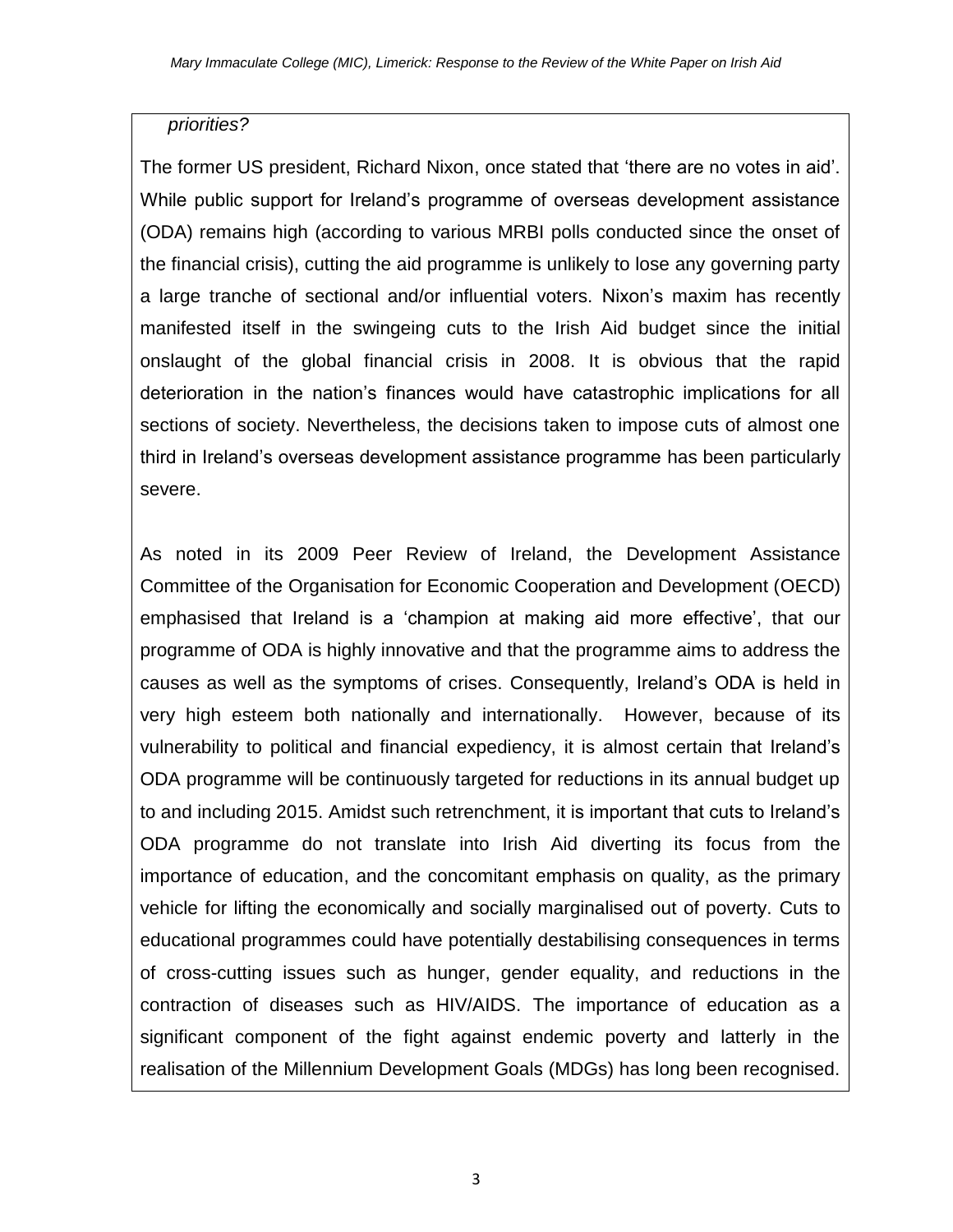The World Bank, for example, in 1995 stated that: 'Education-especially basic education (primary and lower-secondary)-helps reduce poverty by increasing the productivity of the poor, by reducing fertility and improving health, and by equipping people with the skills they need to participate fully in economy and society' (World Bank, 1995:1).<sup>2</sup> Similarly, Servaas van der Berg (2008) of Stellenbosch University undertook a study on behalf of UNESCO which found that education can reduce poverty in numerous ways. For example, educated people are more likely to get jobs, be more productive and have higher earnings. The education of girls, in particular, brings social benefits such as improved health care of children, lower fertility and greater participation in the workforce. Furthermore, quality-adjusted education will improve a country's economic growth, which in turn should generate economic opportunities and incomes (van der Berg,  $2008$ ).<sup>3</sup> A further study on the correlation between education and poverty reduction undertaken by Gundlach, de Navarro and Weisert (2004) found that more quality-adjusted education increases the income of poor people in addition to the positive effect on overall average income. They recommend that effective education policies be an essential component of any poverty-reduction strategy (Gundlach et al, 2004). <sup>4</sup> Therefore, we believe that a continuing strong budgetary commitment to improving not only educational access, but also the quality of education in Irish Aid partner countries, will have long-term, sustainable and tangible benefits in the fight against poverty.

#### **Key Issues:**

iii. *How should the Government respond to the key issues of hunger, fragility, climate change, basic needs, governance & human rights, and gender equality? Are there other issues?*

Hunger, poverty and disease are more likely to occur in societies with weak institutions and governance structures. In order to ameliorate some of the most egregious policies and structural problems facing numerous low-income developing

 $\overline{\phantom{a}}$ <sup>2</sup>World Bank, 1995. *Priorities and Strategies for Education: A World Bank Review*, Washington DC: World Bank.

<sup>3</sup> Van der Berg, S., 2008. *Poverty and education. UNESCO Education policy series*, Paris: International Institution for Educational Planning.

 $<sup>4</sup>$  Gundlach, E., J, Navarro de Pablo, and N. Weisert, 2004. 'Education is Good for the Poor: A Note on</sup> Dollar and Kraay', in: Shorrocks, A. and R. van der Hoeven, (eds), *Growth, Inequality, and Poverty*, Oxford: Oxford University Press, pp. 92-106,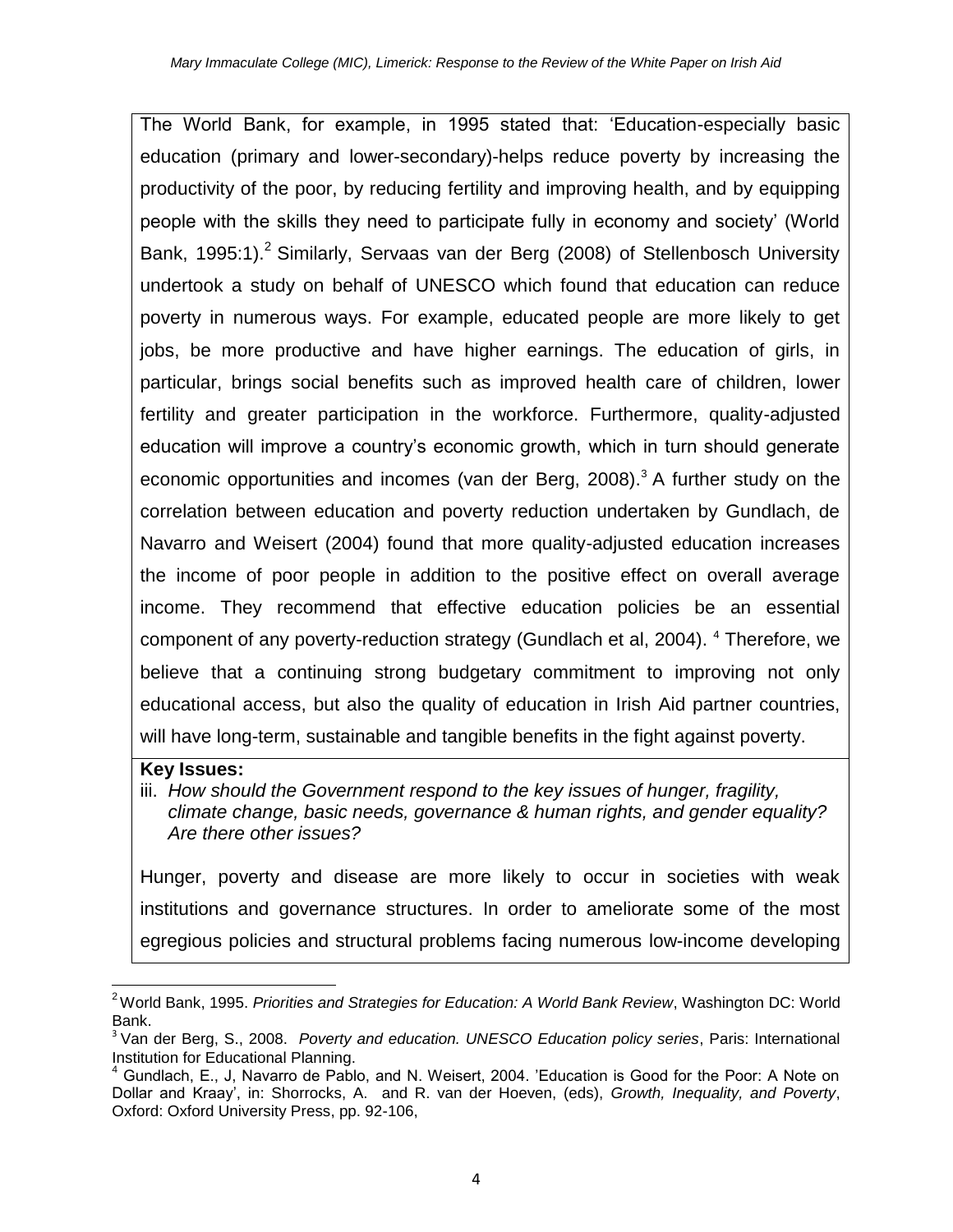countries , the Irish government can lend its weight at an international level in calling for a more permissive regime for this category of developing countries regarding the use of selective protectionism in trade policy, the regulation of foreign investment, and in the policy conditions attached to aid from developed countries and loans from international financial organisations. It will be virtually impossible for many lowincome developing countries to attain relatively analogous standards of livelihood to rich countries unless they are permitted to implement policies and institutions that were used by all developed economies, from the United States to South Korea, to attain their material prosperity. Without economic development, strong political and social institutions cannot flourish. Irish government interventions at a micro level to address the key issues of hunger, fragility, climate change, basic needs, governance, human rights and gender equality need to be conducted with this overarching macro goal at their forefront. Structural impediments to economic development have in the past been overcome by the use of policies which championed "infant" industries, allowed for the judicious use of protectionism, and were accompanied by improved technologies, a high degree of organisational skill, and enhanced political institutions, all of which advance productive investment and boost basic needs. The Irish government can articulate the need, through its membership of organisations such as the United Nations and the European Union, for a more strategic and policy-driven approach to development internationally if the global scandals of hunger and poor educational quality are to be seriously addressed.

# iv. *Given the limited resources and the need to focus these, which issues should the Government prioritise in its future aid programming?*

We believe that intrinsic to all of the above issues (hunger, fragility, climate change, basic needs, governance and human rights, and gender equality) is the need to improve quality of education as a primary catalyst for development. For example, the impact of quality education is evidenced by its role in reducing the attritional levels of HIV/AIDS that prevail in parts of sub-Saharan Africa. A USAID survey found that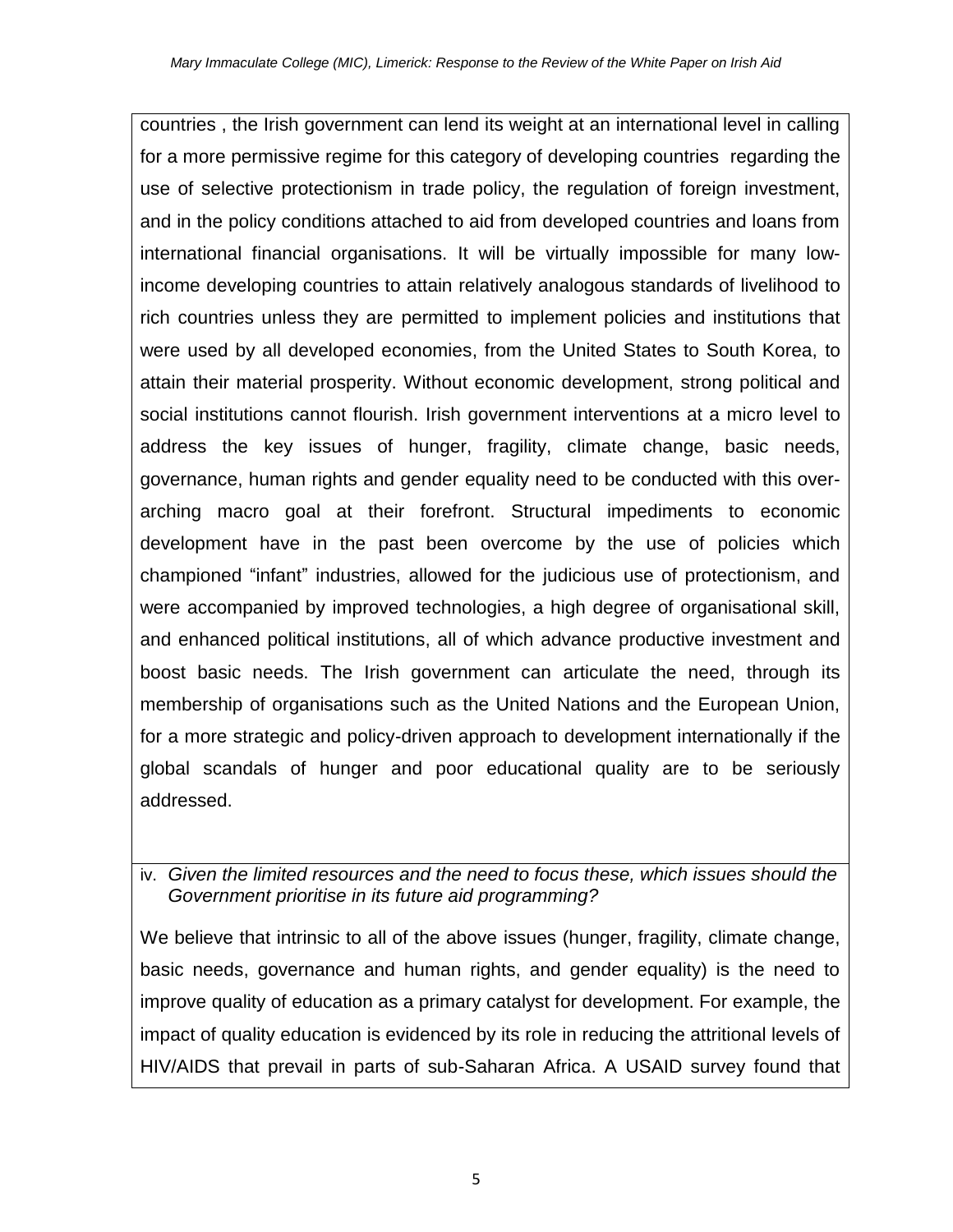good quality education is one of the key defences against the disease (USAID, 2007).<sup>5</sup> Better education levels not only increase awareness and knowledge of HIV/AIDS, but also lead to higher rates of contraceptive use and greater communication on prevention among partners. Poor quality of education, on the other hand, is one of the contributory factors to ignorance about the disease and also accounts for the early withdrawal of so many children from school in most countries of sub-Saharan Africa (Shabani, 2005).<sup>6</sup> As highlighted in the *White Paper on Irish Aid* (2006) the achievement of the higher enrolment rates that have been witnessed will be devalued if the quality of education is poor, if teachers are not properly trained, if the curriculum is not developed, and if pupils are not tested regularly for progress (Government of Ireland, 2006).<sup>7</sup> We believe that there is a pressing need to ameliorate quality of education levels so that tangible gains can be derived from the prevailing high enrolment rates in many low-income developing countries and that the Government should prioritise the issue of quality education in future aid programming.

Quality of education encompasses a dual process, the first component of which identifies the learner's cognitive development as the overarching explicit objective of the education system. Correspondingly, the success with which education systems help students attain cognitive and non-cognitive skills is an indicator of their quality. The second component of quality education concerns the extent to which children's' education translates into nurturing creative and emotional development as well as promoting values of responsible citizenship which lead to a range of personal, social and developmental benefits (see also UNESCO, 2005).<sup>8</sup> In her work on multi-grade teaching, Catherine Mulryan-Kyne (2007: 503) $^9$  highlights how quality of teaching

 $\overline{\phantom{a}}$ <sup>5</sup> USAID, 2007. *Gender, Education and HIV/AIDS*, EQUATE Technical Brief.

<sup>&</sup>lt;sup>6</sup> Shabani, J. (2005) 'Quality Education for All and Lifelong Learning in Africa: The role of teacher training institutions' in UNESCO: Capacity Building, UNESCO, Institute for Statistics (2006) *Teachers and Educational Quality: Monitoring Global Needs For 2015*, Montreal: UNESCO Institute for Statistics <sup>7</sup> Government of Ireland, 2006. *White Paper on Irish Aid*.

<sup>8</sup> UNESCO, 2005. *EFA Global Monitoring Report, 2005*.

<sup>9</sup> Mulryan-Kyne, C. (2007). 'The preparation of teachers for multigrade teaching'. in *Teaching and Teacher Education*, Vol. 23, No. 4, pp. 501-14.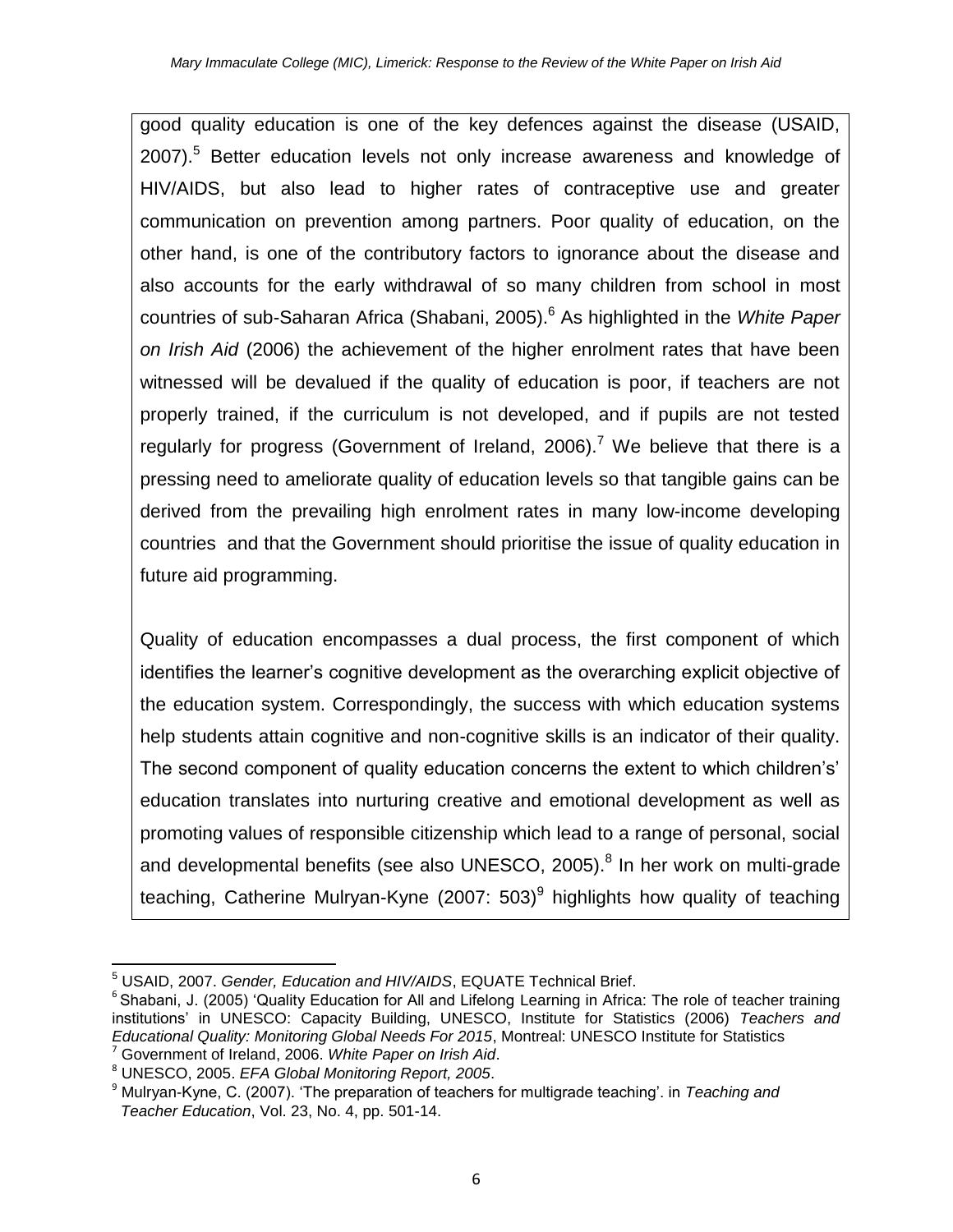rather than grade configuration or class composition is the most powerful determinant of the quality of pupil learning.

We believe that one of the best methods to deliver qualitative improvements in pupil learning is to enhance the professional development of teachers, head teachers, teacher educators and inspectors. The catalysing role of teachers in bringing about qualitative improvements in learning is also recognised in the *Primary Education Development Plan: 2002-2006 of Tanzania* which puts a priority on the continuing professional development (CPD) of teachers, head teachers, teacher educators and inspectors as the best mechanism for arriving at the goal of qualitative improvement in learning (Government of Tanzania, 2001).<sup>10</sup>

Research undertaken within MIC and emanating from several projects undertaken in Uganda and Lesotho by the Centre for Global Development through Education (CGDE), also identified the need for the establishment of a series of CPD programmes for teachers, school principals and those holding key leadership positions within national educational systems as one of the most effective devices for improving overall quality of education levels in both countries. We believe that the establishment of such a series of CPD programmes under the leadership of the respective Ministries of Education and the Teacher Education Colleges would provide lasting teaching and learning skills in classroom settings and an Africabased community of practice that would enhance the quality of educational provision in primary schools. The development of the series of CPD programmes that we envisage would involve the engagement of all stakeholders in the improvement of educational quality such as the respective Ministries of Education, Teacher Education Colleges, Head Teachers or Principals, classroom teachers, as well as partner higher education institutes in Ireland.

The impact of such a programme would be a better educated population of young people with improved prospects for further education and enhanced employment aspirations. This is especially important for students from poorer backgrounds and

 $\overline{\phantom{a}}$ <sup>10</sup> Government of Tanzania, 2001. *Primary Education Development Plan: 2002-2006*.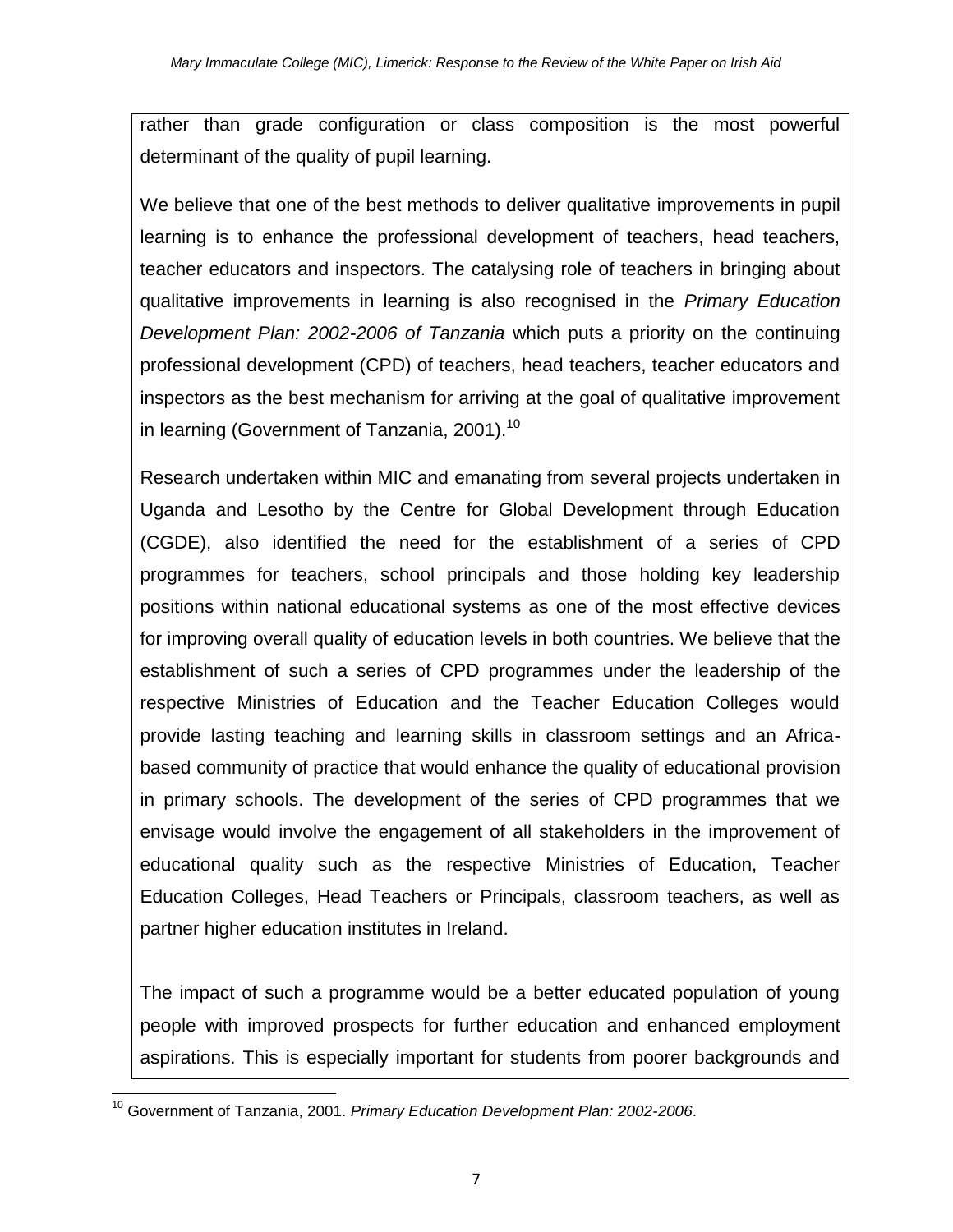those who have limited resources and possibilities for self-advancement. The benefits of CPD in building capacity for school leadership in a systematic and sustainable manner are particularly evident in education systems with a small number of resources available to teachers. Few senior staff members in such underresourced education systems can be categorised as well-trained professionals because they are often male classroom teachers who have been promoted towards the end of their teaching careers based on the criteria of seniority and gender rather than professional development (UNESCO, 2005: 175).<sup>11</sup> Head Teachers and Deputy Head Teachers need intensive CPD in order to enable them to support and mentor other teachers in critical areas of education such as formative assessment, differentiation, thematic curriculum, special education needs (SEN) and teaching in large group settings, which are so often prevalent in low-income developing countries. An important marker of success should be retention of students for longer in school through enhanced engagement and resultant gains in critical learning (e.g. literacy and numeracy).

Such a series of CPD programmes would also be commensurate with the education sector strategic objectives outlined by two of Irish Aid's partner countries, namely Uganda and Lesotho. The Kingdom of Lesotho's *Poverty Reduction Strategy* (2004), for example, underlines the importance of reducing the relatively high drop-out rates that prevail in primary schools by stressing the need to 'improve quality in the first three to four years of primary schooling' (Government of Lesotho, 2004:  $77$ ).<sup>12</sup> In order to attain this objective the Basotho government 'has placed considerable value on in-service training as an important aspect of teachers' continuing professional development' (MoET, 2005: 96).  $13$  The Basotho government also recognizes that without sufficient, qualified and well-motivated teachers, most of the targets outlined in its *Education Sector Strategic Plan* would be very difficult to achieve. It emphasises therefore, 'an even higher need for continuing professional development to re-skill teachers on innovative pedagogic approaches' (ibid, 2005: 95) in order to

 $\overline{\phantom{a}}$ 

<sup>&</sup>lt;sup>11</sup> UNESCO, 2005. 'EFA Global Monitoring Report, 2005'. *Education for All: The Quality Imperative* 

<sup>12</sup> Government of Lesotho, 2004. *Kingdom of Lesotho, Poverty Reduction Strategy: 2004/5-2006/7.*

<sup>13</sup> 2005, MOET, *Lesotho Education Sector Strategic Plan: 2005-2015*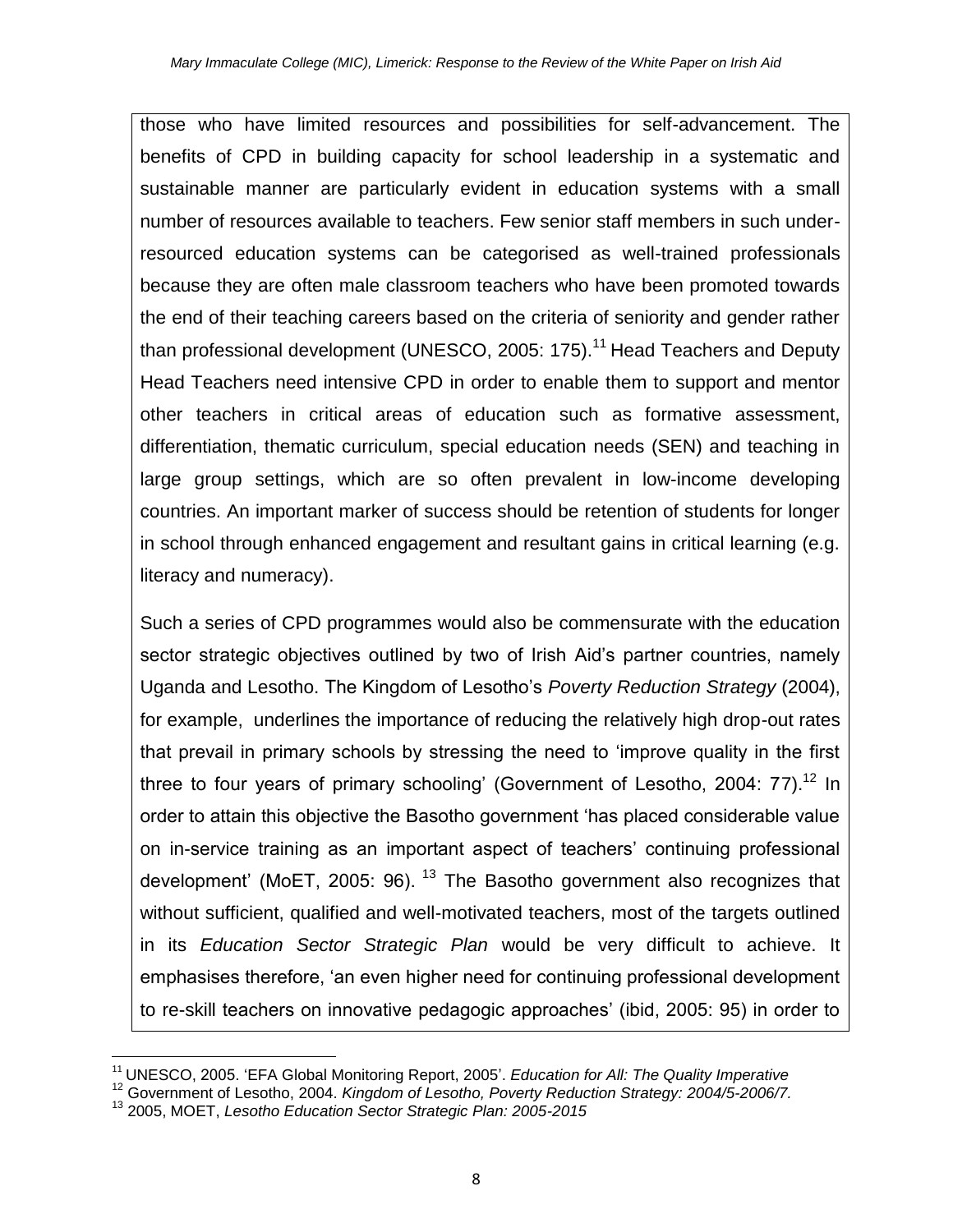help redress the problems of teacher shortages and subsequent high teacher turnover.

Similarly, the *Education Sector Strategic Plan: 2010-2015* <sup>14</sup> of the Ugandan Ministry of Education and Sports (MoES) highlights a number of systemic difficulties that have plagued the education sector since Ugandan independence in 1962 and which have resulted in 'limited professional development opportunities in leadership and management for head teachers' (MoES, 2010: 24). Among the MoES priority areas identified under the Strategic Plan is 'Quality and Relevance of Education'. One of the foremost strategies recognised as enhancing both the quality and relevance of education is the strengthening of primary teacher colleges 'so they supply sufficient adequately prepared teachers' (ibid, 2010: 10). Additionally, the Strategic Plan underlines the importance of enhanced instructional quality in broadening pupils' achievement of literacy, numeracy and basic life skills. Among the vectors of enhanced instructional quality outlined in the Plan included improving pupil assessment and the 'need for improved opportunity for professional development, management skills training and implementation of performance monitoring systems among teacher educators and Primary Teaching Colleges (PTC) managers'(ibid, 2010: 45).

Overall, we believe that such a series of CPD programmes for teachers, school principals and those holding key leadership positions within national educational systems would not only build capacity within individuals but could also be integrated into an institutional plan wherein a model of intervention could be developed to be disseminated and replicated as a model of best practice in other educational settings and political jurisdictions. Targeting CPD as an area to enhance quality of education would leave a long-lasting legacy in terms of capacity building, enhancing economic development and maintaining and improving collaborative partnerships with educational institutions based in the global South.

# **Ways of Working:**

 $\overline{\phantom{a}}$ <sup>14</sup> Government of Uganda, Ministry of Education and Sports (MoES), 2010. *Appraisal Report: Updated Education Sector Strategic Plan 2010-2015*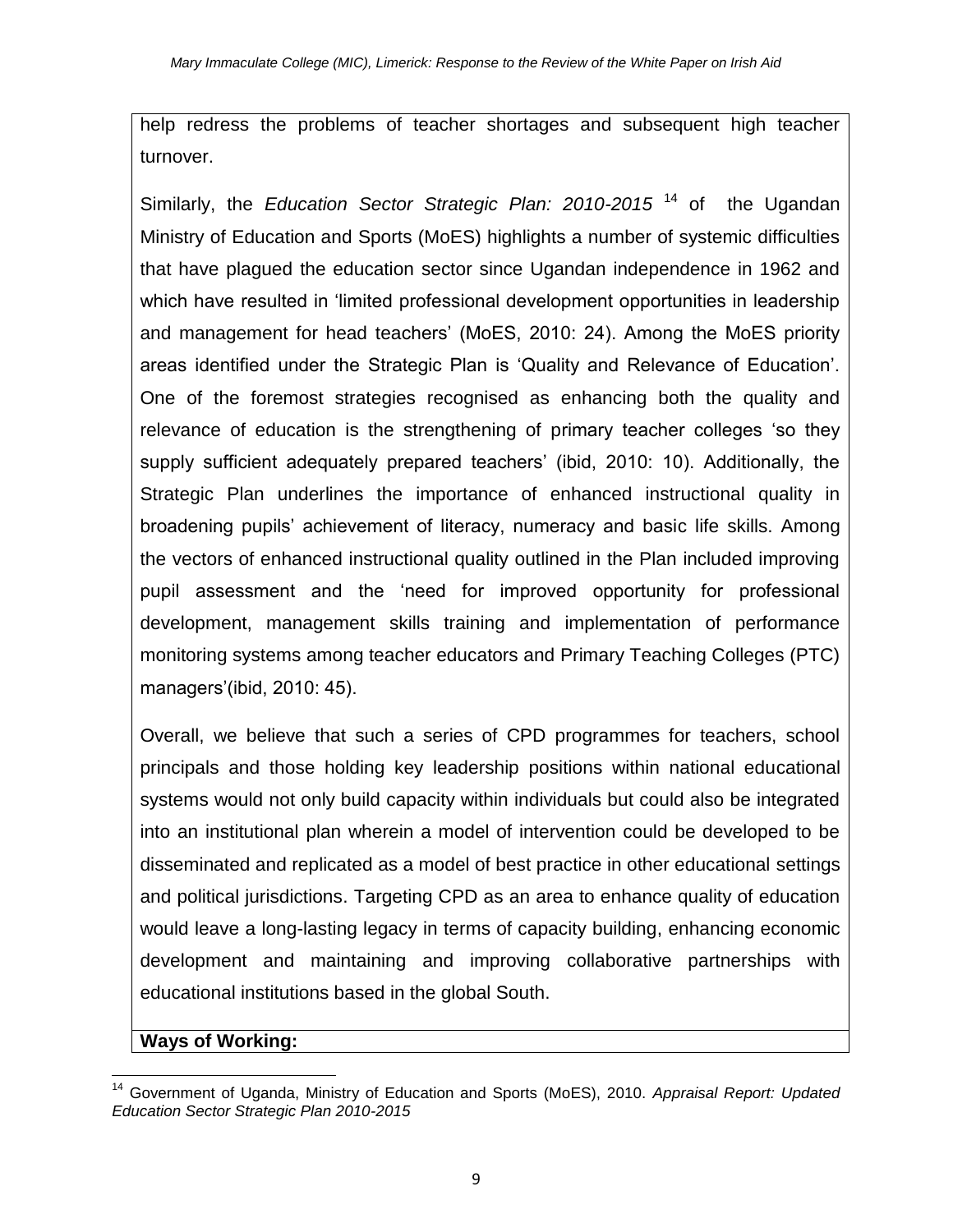*v. How can the Government further strengthen its ways of working in delivering an effective aid programme, with a view to delivering real results in poverty reduction?*

In his book *The White Man's Burden* (2006), former World Bank economist, William Easterly asserted that 'Aid won't make poverty history...Only the self-reliant efforts of poor people and poor societies themselves can end poverty, borrowing ideas and institutions from the West when it suits them to do so' (Easterly, 2006: 334).<sup>15</sup> Aid, nevertheless, still has an important, and at times life-saving, role to play in development as evidenced by its function in the (virtual) eradication of lethal diseases such as guinea worm and smallpox. However, the ultimate purpose of any Government aid agency with a remit to foster development within low-income countries should be to make itself redundant in the long-term. One of the barriers created to development is the perception that structural impediments such as climate, natural resources (the "resource curse"), geographical location, bad political leadership, and ethnic diversity are unalterable and virtually impossible to overcome. Such an interpretation not only neglects the fact that those aforementioned barriers to development can be overcome with better technologies, superior organisational skills and more effective political institutions, but also ignores the historical fact that virtually all countries that have attained developed country status had to overcome at least one of those impediments on their respective roads to development. A cursory reading of a work such as Tom Garvin's *News from a New Republic: Ireland in the*  1950s (2010)<sup>16</sup> highlights how Ireland, up to relatively recently, was a poor, underdeveloped state derided by one American scientist, Dr D.M.Gates, in 1956 as 'an over-populated, tragically poor agricultural country with a total lack of organisation for research' (cited in Garvin, 2010: 188). This depiction of Ireland serves to underscore how underdevelopment is not an inevitable or historically determined process. A brief examination of countries that have successfully extricated the majority of their respective populations from chronic poverty in the last fifty years tells us that development can be ameliorated by *inter-alia*, assiduous

 $\overline{\phantom{a}}$ <sup>15</sup> Easterly, W., 2006. *The White Man's Burden: Why the West's efforts to aid The Rest have done so much ill and so little good,* Oxford: Oxford University Press.

<sup>16</sup> Garvin, T., 2010. N*ews from a New Republic: Ireland in the 1950s*, Dublin: Gill and Macmillan.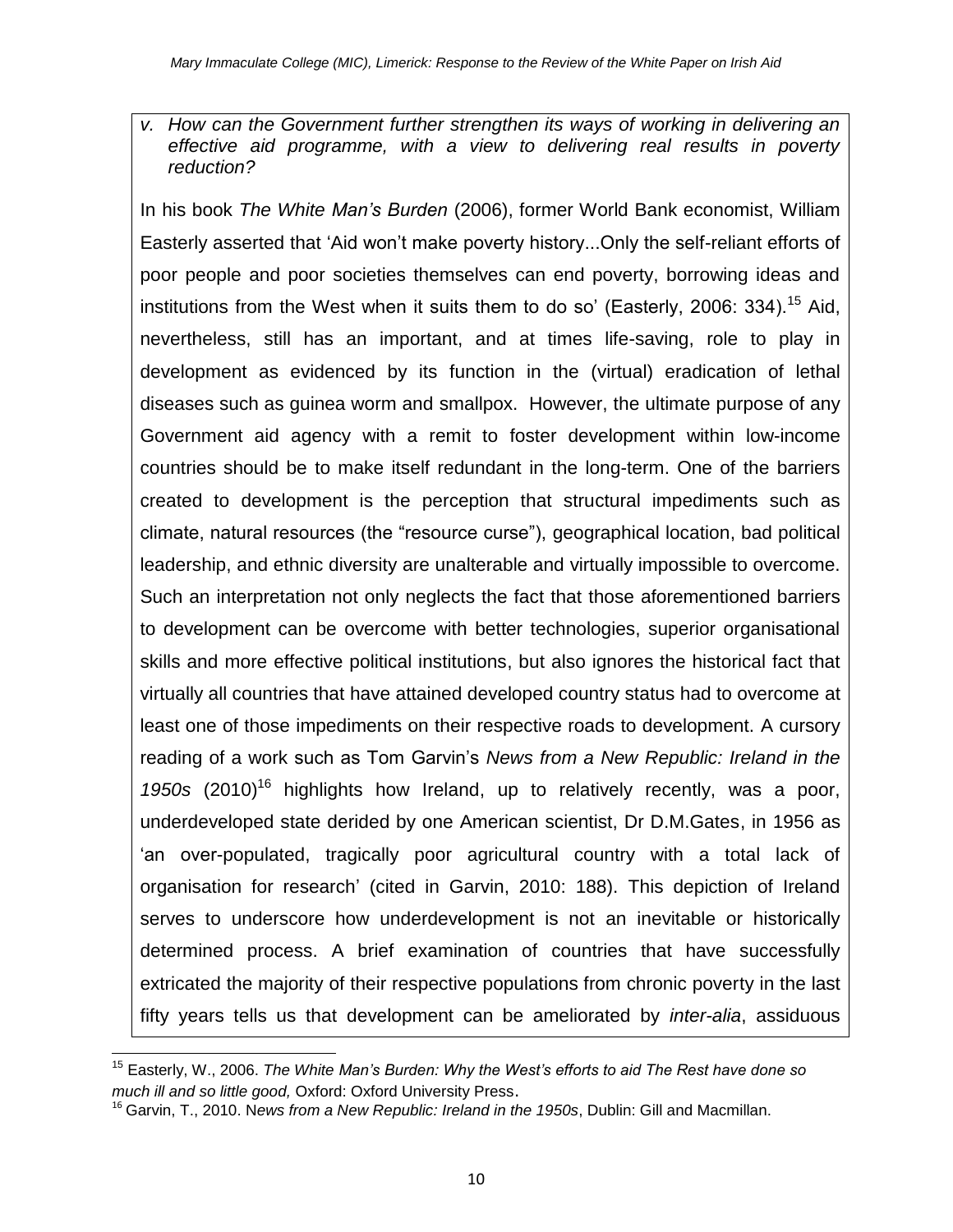planning, judicious use of technologies and by creating strong social and political institutions which challenge restrictive practices and sectional interests. Instead of condemning low-income countries to perennial underdevelopment it is important to assert that the process of development, while it may ultimately take decades, should be seen as a highly complex outcome of better policy choices, as well as greater global integration and interdependence. Testimony to the economic development taking place within Africa, for example, is that eight economies on that continent doubled in size between 2000 and 2009.

In the short-to-medium-term, the Irish government can further strengthen its ways of working in delivering an effective aid programme and bring about further results in poverty reduction by pursuing a more coherent policy approach to development. As outlined by Barry, King and Matthews  $(2009)^{17}$ , PCD is achieved when policies across a range of issues support, or at the very least do not undermine, the attainment of development objectives and when policies that affect low-income developing countries are coordinated, complementary and non-contradictory. The aspiration to achieve policy coherence for development (PCD) was highlighted in the White Paper on Development Policy (2006). While the establishment of the Inter-Departmental Committee on Development (IDCD) was very welcome in this regard, the catastrophic collapse in the nation's public finances since 2008 and the concomitant banking crisis has meant that PCD has not been pursued as assiduously as was hitherto the case. A greater commitment to PCD on behalf of the Irish government, involving policy consistency, policy mitigation, policy enhancement and consistency in advocacy within international fora can contribute to poverty reduction by eliminating inconsistencies between aid and non-aid policies and using Ireland's voice to put forward consistent pro-development positions at international fora (see 'Key Issues iii' above). Policy making always involves balancing competing interests. Enunciating policies which can be portrayed as inimical to domestic,

 $\overline{\phantom{a}}$ <sup>17</sup> Barry, F., King, M. and Matthews, A., 2009. *Policy Coherence for Development: The State of Play in Ireland*, Report commissioned by the Advisory Board for Irish Aid, Dublin: The Institute for International Integration Studies.